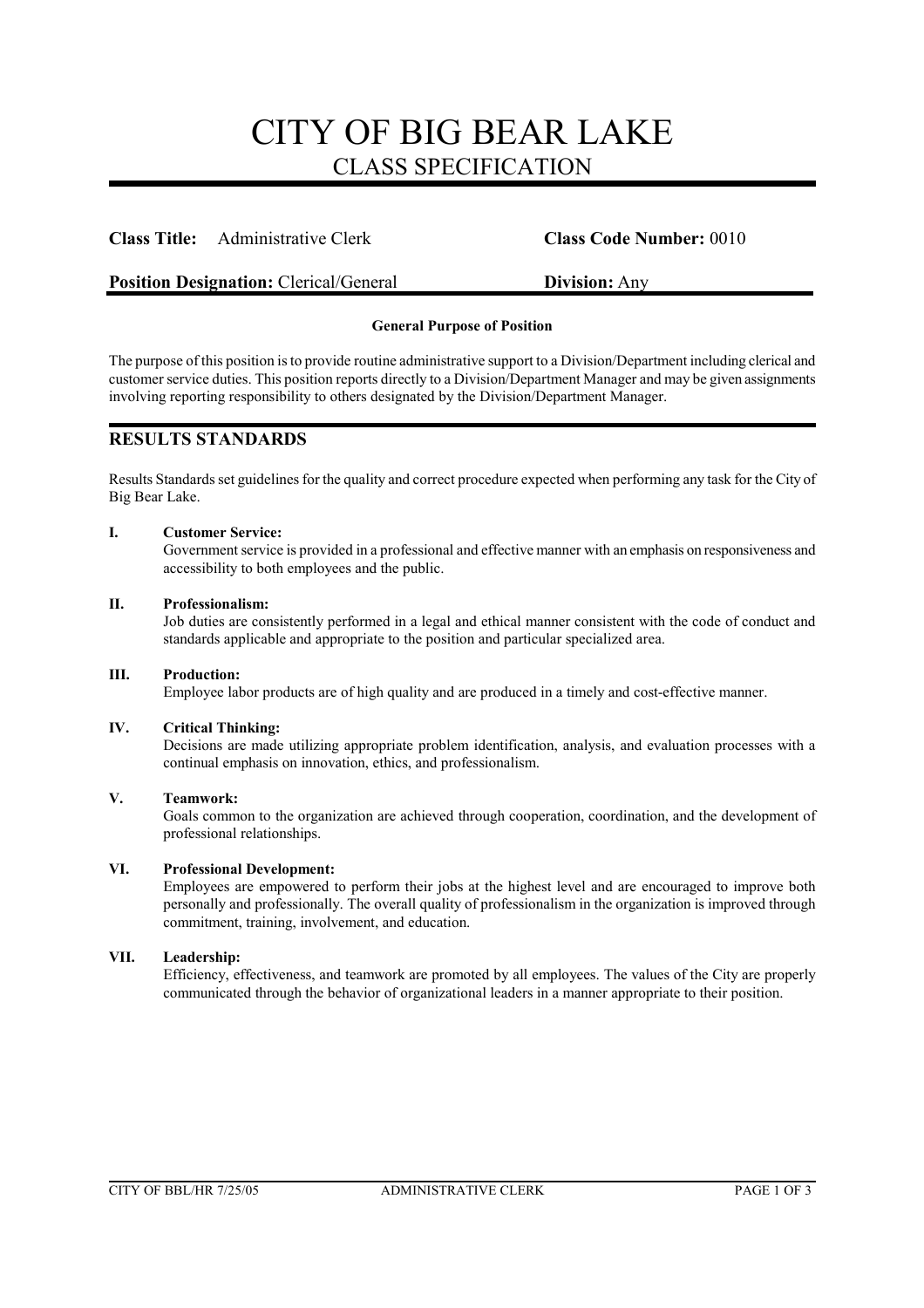# CITY OF BIG BEAR LAKE CLASS SPECIFICATION

# **FORMAT**

**Result Statements:** (in bold) describe common results expected of the Division or results specific to a particular position.

Performance Standards (preceded by a  $\Box$ ) describe the specific manner in which the associated Result Statement is achieved by this position. Multiple Performance Standards can be associated with each Result Statement and define the expectations for employee performance.

### **A. Administrative support is provided to maintain the routine operations of the Division/Department.**

- Accurate and appropriate information is provided to the public.
- Phone calls are answered in a professional manner and routed to appropriate parties.
- $\Box$  Regular communication is maintained with other Divisions/Departments and/or appropriate agencies or parties.
- Routine clerical support is provided to the Division/Department as directed by the Division/Department Manager.
- Correspondence is prepared and posted as directed by the Division/Department manager.
- Incoming calls are screened and necessary information is provided to facilitate the effective operation of the Division/Department.
- Records are maintained in a professional and orderly manner.
- $\Box$  Routine cash transactions with the public, involving the collection of required fees, are completed in accordance with applicable City procedures.
- $\Box$  Assistance is provided to the public in obtaining required forms, applications, or other paperwork.
- Purchase orders, check requests, and other required internal forms are completed as directed in accordance with City procedures.
- $\Box$  Inventory records are kept and supplies are ordered as necessary to maintain the operations of the Division/Department.
- $\Box$  Time cards are distributed, collected, reviewed for accuracy, and prepared for payroll in accordance with mandated Federal guidelines.

### **B. Special projects are completed for the Division/Department Manager.**

- Research is completed in a timely manner.
- Data entry, database administration, and/or minor bookkeeping tasks are performed in the preparation and administration of the budget.
- Reports and other projects are completed as directed by the Division/Department Manager.
- Clerical support is provided as directed by the Division/Department Manager.